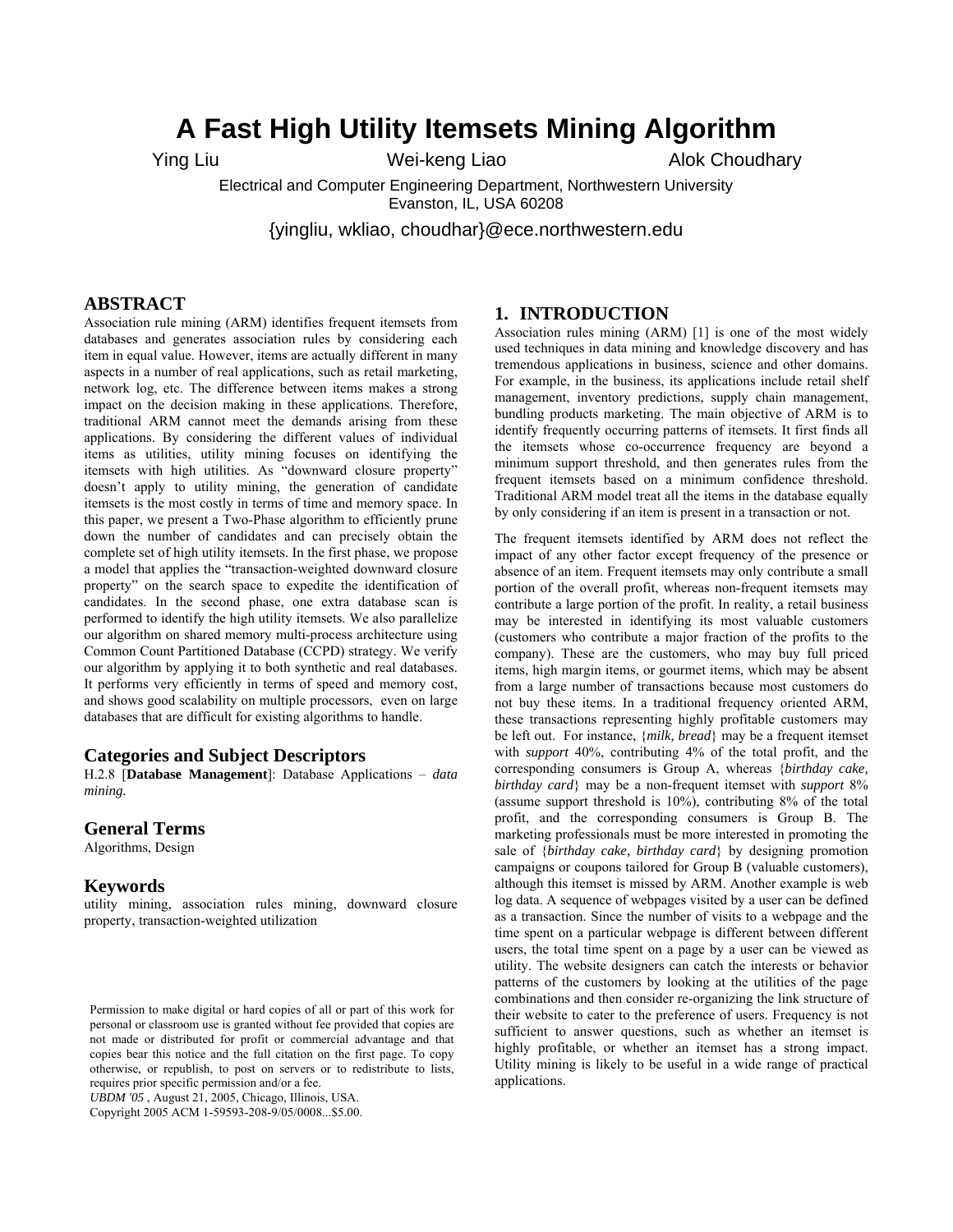Recently, to address the limitation of AMR, a *utility mining* model was defined [2]. Intuitively, utility is a measure of how "useful" (i. e. "profitable") an itemset is. The *utility* of an item or itemset is based on *local transaction utility* and *external utility*. The local transaction utility of an item is defined according to the information stored in a transaction, like the quantity of the item sold in the transaction. The external utility of an item is based on information from resources besides transactions, like a profit table. The external utility can be a measure for describing user preferences. The definition of utility of an itemset  $X$ ,  $u(X)$ , is the sum of the utilities of *X* in all the transactions containing *X*. The goal of utility mining is to identify high utility itemsets which drive a large portion of the total utility. Traditional ARM model assumes that the utility of each item is always 1 and the sales quantity is either 0 or 1, thus it is only a special case of utility mining, where the utility or the sales quantity of each item could be any number. If  $u(X)$  is greater than a utility threshold, *X* is a high utility itemset, otherwise, it is a low utility itemset. Table 1 is an example of a transaction database where the total utility is 400. The number in each transaction in Table 1(a) is the sales volume of each item, and the external utility of each item is listed in Table 1(b).  $u({B, D}) = (6 \times 10 + 1 \times 6) + (10 \times 10 + 1 \times 6) = 172$ . {B, D} is a high utility itemset if the utility threshold is set at 120.

#### **Table 1. A transaction database and its utility table**

**(a) Transaction table. Each row is a transaction. The columns represent the number of items in a particular transaction. TID is the transaction identification number** 

| <b>ITEM</b><br>TID | A                | B                | $\mathbf C$      | D                | E              |
|--------------------|------------------|------------------|------------------|------------------|----------------|
| $T_1$              | $\boldsymbol{0}$ | $\boldsymbol{0}$ | 18               | $\boldsymbol{0}$ | $\mathbf{1}$   |
| $\rm T_2$          | $\boldsymbol{0}$ | 6                | $\boldsymbol{0}$ | $\mathbf{1}$     | $\mathbf{1}$   |
| $T_3$              | $\overline{c}$   | $\boldsymbol{0}$ | 1                | $\boldsymbol{0}$ | 1              |
| $\rm T_4$          | $\mathbf{1}$     | $\boldsymbol{0}$ | $\boldsymbol{0}$ | $\mathbf{1}$     | $\mathbf{1}$   |
| $T_5$              | $\boldsymbol{0}$ | $\boldsymbol{0}$ | $\overline{4}$   | $\boldsymbol{0}$ | $\overline{c}$ |
| $\rm T_6$          | $\mathbf{1}$     | $\mathbf{1}$     | $\boldsymbol{0}$ | $\boldsymbol{0}$ | $\mathbf{0}$   |
| $T_7$              | $\boldsymbol{0}$ | 10               | $\boldsymbol{0}$ | $\mathbf{1}$     | $\mathbf{1}$   |
| $\rm T_8$          | 3                | $\boldsymbol{0}$ | 25               | 3                | $\mathbf{1}$   |
| T <sub>9</sub>     | $\mathbf{1}$     | $\mathbf{1}$     | $\boldsymbol{0}$ | $\boldsymbol{0}$ | $\mathbf{0}$   |
| $\rm T_{10}$       | $\boldsymbol{0}$ | 6                | $\sqrt{2}$       | $\boldsymbol{0}$ | $\mathfrak{2}$ |

**(b) The utility table. The right column displays the profit of each item per unit in dollars** 

| <b>ITEM</b>   | PROFIT (\$)(per unit) |
|---------------|-----------------------|
|               |                       |
| R             | 10                    |
| $\mathcal{C}$ |                       |
| D             |                       |
| F             |                       |

To the best of our knowledge, there is no efficient strategy to find all the high utility itemsets. A naïve attempt may be to eliminate the items that contribute a small portion of the total utility.

However, a high utility itemset may consist of some low utility items. Another attempt is to adopt the level-wise searching schema that exists in fast AMR algorithms, such as Apriori [1]. The base of these traditional ARM algorithms is the "downward closure property" (anti-monotone property): any subset of a frequent itemset must also be frequent. That is, only the frequent *k*-itemsets are exploited to generate potential frequent (*k*+1) itemsets. This approach is efficient since a great number of item combinations are pruned at each level. However, this property doesn't apply to the *utility mining* model. For example,  $u(D) = 36$  $<$  120, D is a low utility item, but its superset  $\{B, D\}$  is a high utility itemset. Without this property, the number of candidates generated at each level quickly approaches all the combinations of all the items. For  $10^5$  items, more than  $10^9$  2-itemsets candidates may be generated. Moreover, to discover a long pattern, the number of candidates is exorbitantly large. The cost of either computation time or memory is intolerable, regardless of what implementation is applied. *The challenge of utility mining is in restricting the size of the candidate set and simplifying the computation for calculating the utility.*

Nowadays, in any real application, the size of the data set easily goes to hundreds of Mbytes or Gbytes. In order to tackle this challenge, we propose a Two-Phase algorithm to efficiently mine high utility itemsets. In Phase I, we define *transaction-weighted utilization* and propose a model ─ *transaction-weighted utilization mining*. *Transaction-weighted utilization of an itemset X* is estimated by the sum of the transaction utilities of all the transactions containing *X*. This model maintains a *Transactionweighted Downward Closure Property*: any subset of a high transaction-weighted utilization itemset must also be high in transaction-weighted utilization. (Please note we use a new term *transaction-weighted utilization* to distinguish it from *utility*. The focus of this paper is not proposing this new term, but to utilize the property of *transaction-weighted utilization* to help solve the difficulties in utility mining.) Thus, only the combinations of high transaction-weighted utilization itemsets are added into the candidate set at each level. Therefore, the size of the candidate set is substantially reduced during the level-wise search. The memory cost as well as the computation cost is also efficiently reduced. Phase I may overestimate some low utility itemsets as high transaction-weighted utilization itemsets since we use the *transaction-weighted utilization mining* model, but it never underestimates any itemsets. In phase II, only one extra database scan is performed to filter out the overestimated itemsets. The savings provided by Phase I may compensate for the cost incurred by the extra scan during Phase II. As shared memory parallel machines are becoming the dominant type of supercomputers in industry, we parallelize our algorithm on shared memory multiprocess architecture using Common Count Partitioned Database (CCPD) scheme. We verify our algorithm by applying it to both synthetic and real databases. It not only performs very efficiently in terms of speed and memory cost compared to the best existing utility mining algorithm [2] (to our best knowledge), but also shows good scalability on multiple processors. Our algorithm easily handles very large databases that existing algorithms cannot handle.

The rest of this paper is organized as follows. Section 2 overviews the related work. Section 3 formally describes the utility mining model. In Section 4, we propose the Two-Phase algorithm. Section 5 presents our parallelization scheme. The experimental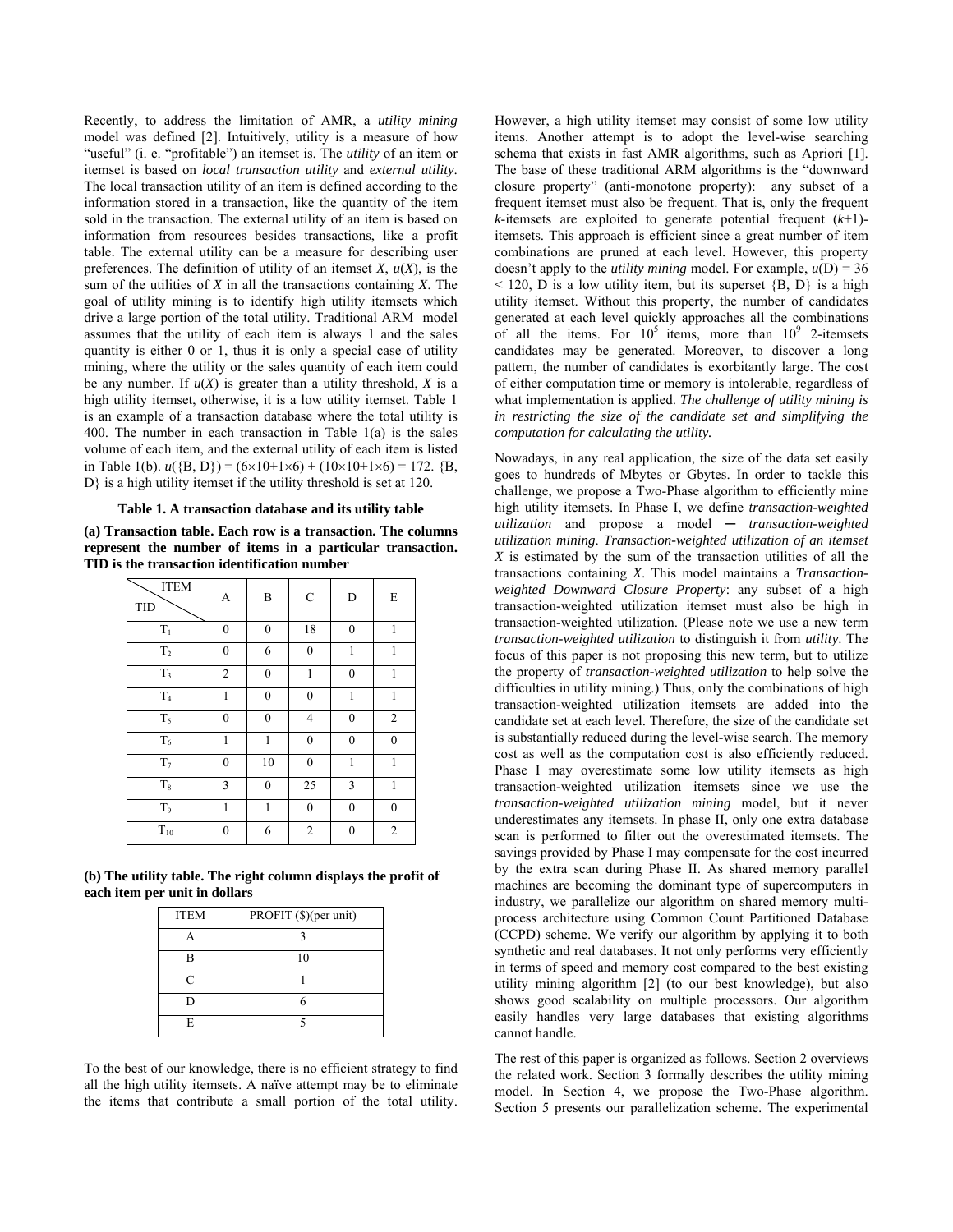results are presented in section 6 and we summarize our work in section 7.

## **2. RELATED WORK**

In the past ten years, a number of traditional ARM algorithms and optimizations have been proposed. The common assumption of them is that each item in a database is equal in weight and the sales quantity is 0 or 1. All of these algorithms exploit the "downward closure property" as proposed in Apriori [1] (all subsets of a frequent itemset must be frequent), such as DHP [3], DIC [4], ECLAT [5], FP-growth [6].

Quantitative association rules mining is introduced in [7], which associates an antecedent with an impact on a target numeric variable. A behavior of a subset is interesting if the statistical distribution of the targeted quantitative variable stands out from the rest. A data-driven algorithm, called "Window", is developed. OPUS [8] is an efficient algorithm to discover quantitative associations rules in dense data sets. The focus of these two algorithms (identifying rules where the antecedent strongly impacts the targeting numeric attribute) is different from ours (identifying those valuable item combinations and the implied valuable customers). The discovery from our work can guide the layout of goods in stores, or promotion campaigns to valuable customers.

Researches that assign different weights to items have been proposed. MINWAL [9] mines the weighted association rules in binary transaction databases based on the k-support bound property. An efficient association rules generation method, WAR [10], focuses on the generation of rules from the available frequent itemsets instead of searching for weighted frequent itemsets. WARM [11] proposes a weighted ARM model where itemset weight is defined as the average weight value of the items comprising this itemset. [12] proposes a scheme that uniformly weights all the transactions without considering the differences among the items. These weighted ARM models are special cases of utility mining.

One of the problems in the field of knowledge discovery is of studying good measures of interestingness of discovered patterns. Some interestingness measures have been proposed [19]. Actionability and unexpectedness are two important subjective measures. According to these measures, a pattern is interesting if the user can take some action by knowing this pattern or it is surprising to the user. Concepts are defined in probabilistic terms.

A concept, *itemset share*, is proposed in [13]. It can be regarded as a utility because it reflects the impact of the sales quantities of items on the cost or profit of an itemset. Itemset share is defined as a fraction of some numerical value, such as total quantity of items sold or total profit. Several heuristics have been proposed and their effectiveness is well evaluated.

A utility mining algorithm is proposed in [14], where the concept of "useful" is defined as an itemset that supports a specific objective that people want to achieve. It focuses on mining the top-K high utility closed patterns that directly support a given business objective. Since the "downward closure property" no longer holds, it develops a new pruning strategy based on a weaker but anti-monotonic condition. Although this work is contributed to utility mining, the definition of utility and the goal of this algorithm in his work are different from those in our work.

An alternative formal definition of utility mining and theoretical model was proposed in [2], where the utility is defined as the combination of utility information in each transaction and additional resources. Since this model cannot rely on "downward closure property" to restrict the number of itemsets to be examined, a heuristics is used to predict whether an itemset should be added to the candidate set. However, the prediction usually overestimates, especially at the beginning stages, where the number of candidates approaches the number of all the combinations of items. The examination of all the combinations is impractical, either in computation cost or in memory space cost, whenever the number of items is large or the utility threshold is low. Although this algorithm is not efficient or scalable, it is by far the best to solve this specific problem. Our work is based on this definition and achieves a significant breakthrough of this problem in terms of computational cost, memory cost and accuracy.

#### **3. UTILITY MINING**

The goal of utility mining is to discover all the itemsets whose utility values are beyond a user specified threshold in a transaction database. We start with the definition of a set of terms that leads to the formal definition of utility mining problem. The same terms are given in [2].

- $I = \{i_1, i_2, ..., i_m\}$  is a set of items.
- $D = \{T_1, T_2, ..., T_n\}$  be a transaction database where each transaction  $T_i \in D$  is a subset of *I*.
- $o(i_p, T_q)$ , *local transaction utility value*, represents the quantity of item  $i_p$  in transaction  $T_q$ . For example,  $o(A, T_8)$  =  $3$ , in Table 1(a).
- $s(i_p)$ , *external utility*, is the value associated with item  $i_p$  in the Utility Table. This value reflects the importance of an item, which is independent of transactions. For example, in Table 1(b), the external utility of item A, *s*(A), is 3.
- $u(i_p, T_q)$ , *utility*, the quantitative measure of utility for item  $i_p$ in transaction  $T_q$ , is defined as  $o(i_p, T_q) \times s(i_p)$ . For example,  $u(A, T_8) = 3 \times 3$ , in Table 1.
- $u(X, T_q)$ , *utility of an itemset X in transaction*  $T_q$ , is defined as  $\sum_{i_p \in X}$  $u(i_p, T_q)$ , where  $X = \{i_1, i_2, ..., i_k\}$  is a *k*-itemset,  $X \subseteq$ *p T<sub>q</sub>* and  $1 \leq k \leq m$ .
- *u(X), utility of an itemset X,* is defined as  $\sum$ *Tq*∈*D*∧*X* ⊆*Tq*  $u(X, T_q)$ .

$$
(\mathbf{3.1})
$$

Utility mining is to find all the high utility itemsets. An itemset *X* is a *high utility itemset* if  $u(X) \ge \varepsilon$ , where  $X \subseteq I$  and  $\varepsilon$  is the minimum utility threshold, otherwise, it is a *low utility itemset*. For example, in Table 1,  $u(A, T_8) = 3 \times 3 = 9$ ,  $u({A, D, E}, T_8) =$  $u(A, T_8) + u(D, T_8) + u(E, T_8) = 3 \times 3 + 3 \times 6 + 1 \times 5 = 32$ , and  $u({A,$ D, E}) = *u*({A, D, E}, *T*<sub>4</sub>) + *u*({A, D, E}, *T*<sub>8</sub>) = 14 + 32 = 46. If ε  $= 120, \{A, D, E\}$  is a low utility itemset.

### **3.1 Computational Model and Complexity**

We now examine the computational model proposed in [2]. We refer this algorithm as MEU (Mining using Expected Utility) for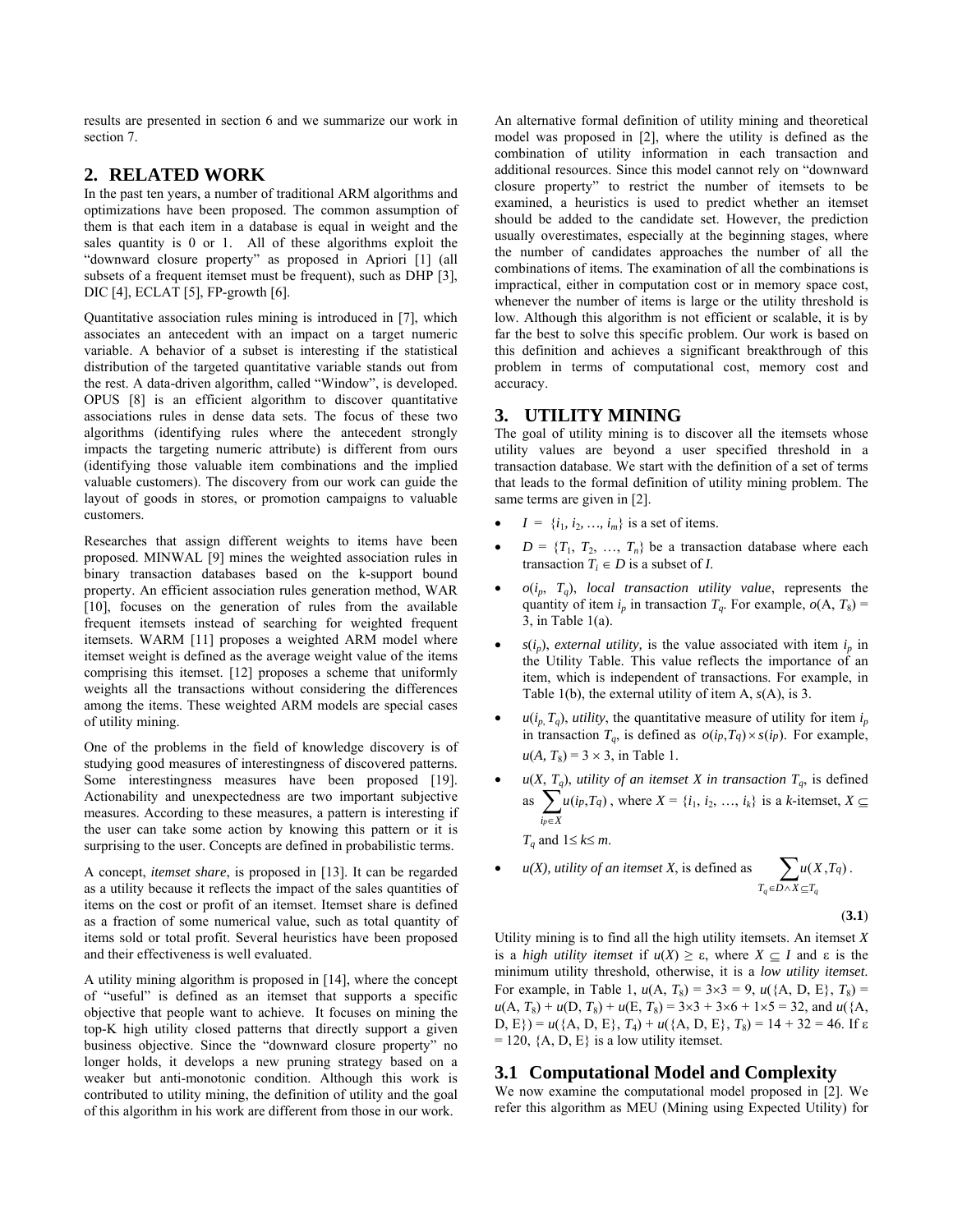

**Figure 1. Itemsets lattice related to the example in Table 1.** ε **= 120. Itemsets in circles are the high utility itemsets. Numbers in each box are utility / number of occurrences. Gray-shaded boxes denote the search space.** 

the rest of this paper. MEU prunes the search space by predicting the high utility  $k$ -itemset,  $I^k$ , with the *expected utility value*, denoted as  $u'(I^k)$ .  $u'(I^k)$  is calculated from the utility values of all its  $(k-1)$  subsets. If  $u'(I^k)$  is greater than  $\varepsilon$ ,  $I^k$  is added to the candidate set for *k*-itemsets, otherwise,  $I^k$  is pruned.  $u^i(I^k)$  is calculated as

$$
u'(I^{k}) = \frac{\sup_{\min} (I^{k})}{k-1} \sum_{i=1}^{m} \frac{u(I^{k-1}_{i})}{\sup(I^{k-1}_{i})} + \frac{k-m}{k-1} \times \varepsilon
$$
 (3.2)

 $I_i^{k-1}$  is a (*k*-1)-itemset such that  $I_i^{k-1} = I^k - \{i\}$ , i.e.  $I_i^{k-1}$  includes all the items except item *i*.  $\sup(I)$  is the support of itemset *I*, which is the percentage of all the transactions that contain itemset *I*. The minimum support among all the  $(k-1)$  subsets of  $I^k$  is given as

$$
\sup_{\min} (I^k) = \min_{\forall I_i^{k-1} \subset I^k, (1 \le i \le m)} \{ \sup(I_i^{k-1}) \}
$$
(3.3)

For each  $I^k$ , there are  $k$  ( $k-1$ )-subsets. In (3.2) and (3.3),  $m$  is the number of high utility itemsets among the  $(k-1)$  subsets where  $I_i^{k-1}$  $(1 \le i \le m)$  are high utility itemsets, and  $I_i^{k-1}$  ( $m+1 \le i \le k$ ) are low utility itemsets. This prediction is based on the *support boundary property* [2] which states that the support of an itemset always decreases as its size increases. Thus, if the support of an itemset is zero, its superset will not appear in the database at all. This approach uses the high utility itemsets at level (*k*-1) to calculate the expected utility value for level *k* and the utility threshold ε to substitute the low utility itemsets.

Let us use Table 1 as an example. Figure 1 shows the search space of the database, given  $\varepsilon = 120$ . Since  $u({D, E}) = 56 < \varepsilon$ ,  $\sup_{\min}(\{B, D, E\}) = \min\{\sup(\{B, D\}), \sup(\{B, E\})\} = \min\{0.2,$  $0.3$ } = 0.2. The expected utility value of  ${B, D, E}$  is:

$$
u'(\{B,C,D\}) = \frac{0.2}{3-1} \times \left(\frac{u(\{B,D\})}{\sup(\{B,D\})} + \frac{u(\{B,E\})}{\sup(\{B,E\})}\right) + \frac{3-2}{3-1} \times \varepsilon
$$
  
= 
$$
\frac{0.2}{2} \times \left(\frac{172}{0.2} + \frac{240}{0.3}\right) + \frac{1}{2} \times 120
$$
  
= 226 > \varepsilon

Hence,  $\{B, C, D\}$  is a candidate for 3-itemset. Observed from Figure 1, four out of 31 potential candidates are high utility itemsets, which are marked in circles. Using MEU, 26 itemsets (in gray-shaded boxes) have been added into the candidate sets by prediction.

This model somehow reduces the number of candidates; however, it has drawbacks in the following aspects:

- 1) **Pruning the candidates** When *m* is small, the term  $\frac{k-m}{k-1}$ *k k m*
	- is close to 1 or even greater than 1. In this situation,  $u'(I^k)$ is most likely greater than  $\varepsilon$ . When  $k = 2$ ,  $u'(I^2)$  is always greater than  $\varepsilon$ , no matter *m* is 0, 1, or 2. Similarly, when  $k =$ 3,  $u'(I^3) \ge \varepsilon$  if *m* is 0, 1, or 2. Therefore, this estimation does not prune the candidates effectively at the beginning stages. As shown in Figure 1, all the 2-itemsets and 3-itemsets are included in the candidate sets. If there are  $10<sup>5</sup>$  different items in the database, the number of 2-itemsets is approximately  $5 \times 10^9$ . Such requirements can easily overwhelm the available memory space and computation power of most of the machines.
- 2) **Accuracy –** This model may miss some high utility itemsets when the variation of the itemset supports is large. For example, if  $\varepsilon = 40$  in our example, the expected utility of itemset  $\{C, D, E\}$  is

$$
u'(\{C, D, E\}) = \frac{\sup_{\text{min}} \left(\{C, D, E\}\right)}{3 - 1} \times \left(\frac{u(\{C, D\})}{\sup(\{B, C\})} + \frac{u(\{C, E\})}{\sup(\{C, E\})} + \frac{u(\{D, E\})}{\sup(\{D, E\})}\right)
$$

$$
= \frac{\min\{0.1, 0.5, 0.4\}}{2} \times \left(\frac{43}{0.1} + \frac{85}{0.5} + \frac{56}{0.4}\right)
$$

$$
= 37 < \varepsilon
$$

Therefore,  $\{C, D, E\}$  is predicted to be a low utility itemset and then pruned from the candidate set for 3-itemsets. However, {C, D, E} is indeed a high utility itemset because  $u({C, D, E}) = 48 >$ ε.

#### **4. TWO-PHASE ALGORITHM**

To address the drawbacks in MEU, we propose a novel Two-Phase algorithm that can highly effectively prune candidate itemsets and simplify the calculation of utility. It substantially reduces the search space and the memory cost and requires less computation. In Phase I, we define a *transaction-weighted*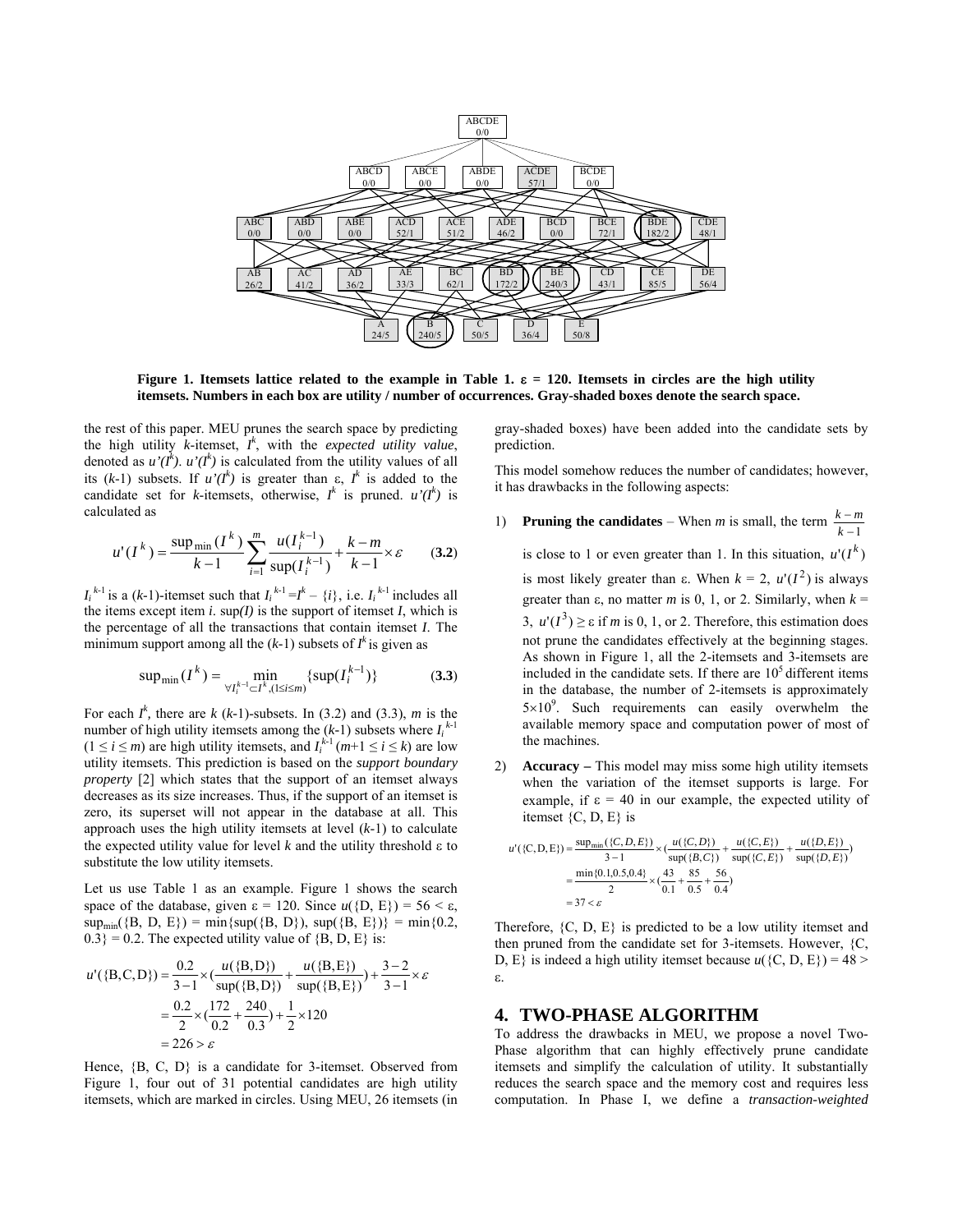*utilization mining* model that holds a "*Transaction-weighted Downward Closure Property*". (The purpose of introducing this new concept is not to define a new problem, but to utilize its property to prune the search space.) *High transaction-weighted utilization itemsets* are identified in this phase. The size of candidate set is reduced by only considering the supersets of high transaction-weighted utilization itemsets. In Phase II, one database scan is performed to filter out the high transactionweighted utilization itemsets that are indeed low utility itemsets. This algorithm guarantees that the complete set of high utility itemsets will be identified.

#### **4.1 Phase I**

**Definition 1. (Transaction Utility)** The *transaction utility of transaction*  $T_q$ , denoted as  $tu(T_q)$ , is the sum of the utilities of all items in  $T_q$ :  $tu(T_q) = \sum_{i_p \in T_q} u(i_p, T_q)$ , where  $u(i_p, T_q)$  is the same as  $i_p \in T_q$  $tau(T_q) = \sum u(i_p, T_q)$ , where  $u(i_p, T_q)$ 

in Section 3. Table 2 gives the transaction utility for each transaction in Table 1.

| TID            | <b>Transaction Utility</b> | <b>TID</b>     | <b>Transaction Utility</b> |
|----------------|----------------------------|----------------|----------------------------|
| $T_1$          | つろ                         | $T_6$          |                            |
| T <sub>2</sub> |                            | T7             | 111                        |
| T <sub>3</sub> | 12                         | $T_8$          |                            |
| T <sub>4</sub> | 4                          | T <sub>9</sub> |                            |
| $T_5$          |                            | $T_{10}$       | 72                         |

**Table 2. Transaction utility of the transaction database** 

**Definition 2. (Transaction-weighted Utilization)** The *transaction-weighted utilization of an itemset X*, denoted as  $t w u(X)$ , is the sum of the transaction utilities of all the transactions containing *X*:

$$
twu(X) = \sum_{X \subseteq T_q \in D} tu(T_q) \tag{4.1}
$$

For the example in Table 1,  $t w u(A) = t u(T_3) + t u(T_4) + t u(T_6) +$  $tu(T_8) + tu(T_9) = 12 + 14 + 13 + 57 + 13 = 109$  and  $twu({A, D})$  $tu(T_4) + tu(T_8) = 14 + 57 = 71.$ 

**Definition 3. (High Transaction-weighted Utilization Itemset)**  For a given itemset *X*, *X* is a *high transaction-weighted utilization itemset* if  $twa(X) \ge \varepsilon'$ , where  $\varepsilon'$  is the user specified threshold.

**Theorem 1. (Transaction-weighted Downward Closure Property**) Let  $I^k$  be a *k*-itemset and  $I^{k-1}$  be a (*k*-1)-itemset such that  $I^{k-1} \subset I^k$ . If  $I^k$  is a high transaction-weighted utilization itemset,  $I^{k-1}$  is a high transaction-weighted utilization itemset.

**Proof:** Let  $T_{ik}$  be the collection of the transactions containing  $I^k$ and  $T_{I^{k-1}}$  be the collection of transactions containing  $I^{k-1}$ . Since  $I^{k-1}$  $T^1 \subset I^k$ ,  $T_{I^{k-1}}$  is a superset of  $T_{I^k}$ . According to Definition 2,

$$
twu(I^{k-1}) = \sum_{I^{k-1} \subseteq T_q \in D} tu(T_q) \ge \sum_{I^k \subseteq T_p \in D} tu(T_p) = twu(I^k) \ge \varepsilon' \quad \Box
$$

The *Transaction-weighted Downward Closure Property* indicates that any superset of a low transaction-weighted utilization itemset is low in transaction-weighted utilization. That is, only the combinations of high transaction-weighted utilization (*k*-1) itemsets could be added into the candidate set  $C_k$  at each level.

**Theorem 2.** Let *HTWU* be the collection of all high transactionweighted utilization itemsets in a transaction database *D*, and *HU* be the collection of high utility itemsets in *D*. If  $\varepsilon' = \varepsilon$ , then  $HU \subset$ *HTWU*.

**Proof:**  $\forall X \in HU$ , if *X* is a high utility itemset, then

$$
\begin{aligned} \varepsilon^{\circ} = \varepsilon \leq u(X) = \sum_{X \subseteq T_q} & u(X,T_q) = \sum_{X \subseteq T_q} \sum_{i_p \in X} u(i_p,T_q) \\ \leq \sum_{X \subseteq T_q} \sum_{i_p \in T_q} u(i_p,T_q) = \sum_{X \subseteq T_q} tu(T_q) = twu(X) \end{aligned}
$$

Thus, *X* is a high transaction-weighted utilization itemset and *X* ∈*HTWU.* 

According to Theorem 2, we can utilize the *Transaction-weighted Downward Closure Property* in our *transaction-weighted utilization mining* in Phase I by assuming  $\varepsilon' = \varepsilon$  and prune those overestimated itemsets in Phase II.

Figure 2 shows the search space of Phase I. Twelve out of 31 itemsets (in gray-shaded boxes) are generated as candidates (including the single items), and 9 out of 31 itemsets (in circles) are the high transaction-weighted utilization itemsets. The levelwise search stops at the third level, one level less than MEU in Figure 1. (For larger databases, the savings should be more evident.) By holding the *Transaction-weighted Downward Closure Property*, the search space in our algorithm is small. *Transaction-weighted utilization mining* model outperforms MEU in several aspects:

- **1)** Less candidates When  $\varepsilon$ ' is large, the search space can be significantly reduced at the second level and higher levels. As shown in Figure 2, four out of 10 itemsets are pruned because they all contain item A (A is not a high transactionweighted utilization item). However, in MEU, the prediction hardly prunes any itemset at the beginning stages. In Figure 1, all the 10 2-itemsets are added into the candidate set  $C_2$ because their expected utility values are all greater than ε.
- **2) Accuracy** Based on Theorem 2, if we let  $\varepsilon^2 = \varepsilon$ , the complete set of high utility itemsets is a subset of the high transaction-weighted utilization itemsets discovered by our *transaction-weighted utilization mining* model. However, the prediction in MEU may miss some high utility itemsets when the variation of itemset supports is large.
- **3)** Arithmetic complexity One of the kernel operations in the Two-Phase algorithm is the calculation for each itemset's transaction-weighted utilization as in equation 4.1. Compared to the calculation for each itemset's expected utility value (equation 3.2) in MEU, equation 4.1 only incurs add operations rather than a number of multiplications. Thus, since the kernel calculation may occur a huge number of times, the overall computation is much less complex.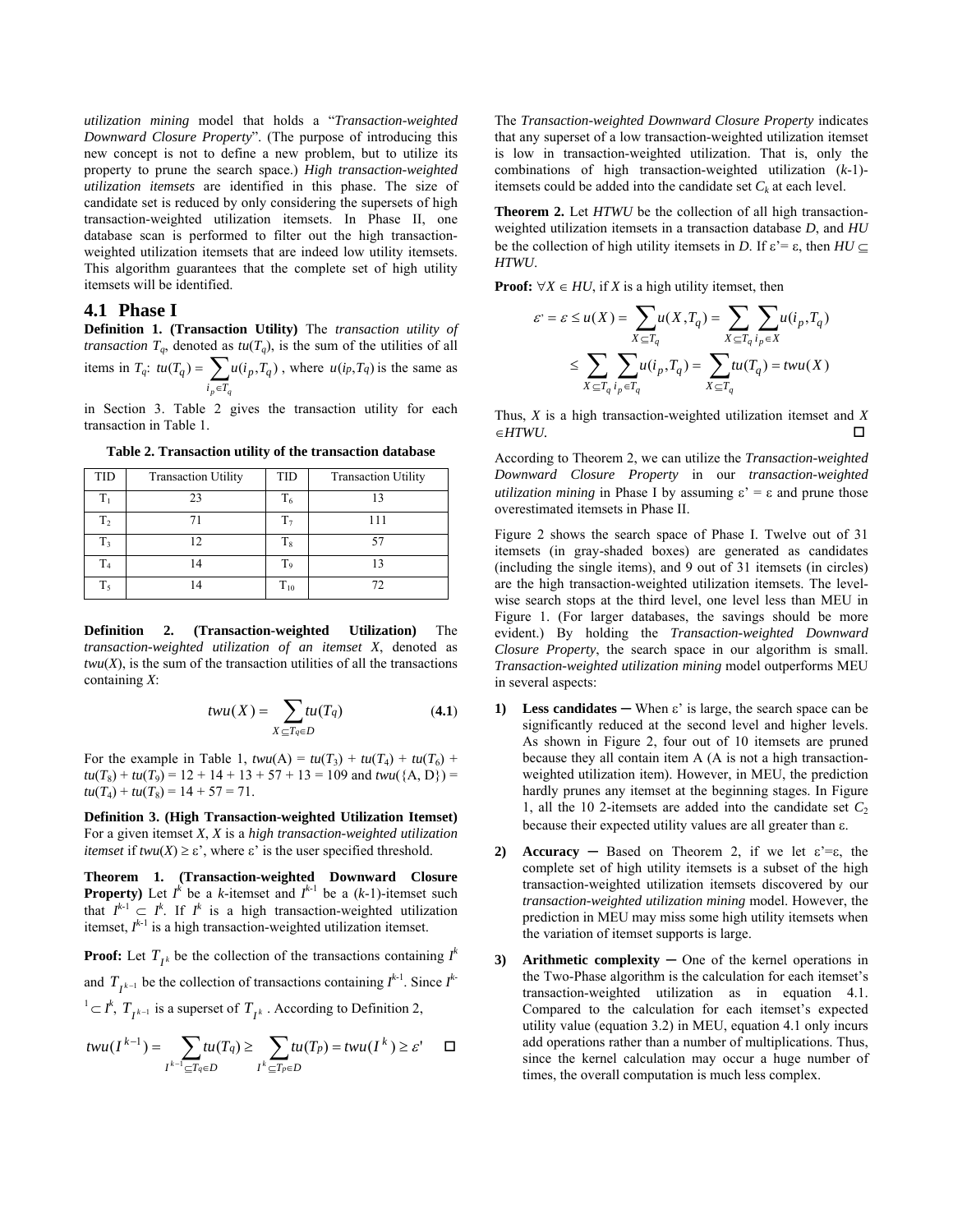

**Figure 2. Itemsets lattice related to the example in Table 1.** ε**' = 120. Itemsets in circles (solid and dashed) are the high transaction-weighted utilization itemsets in** *transaction***-***weighted utilization mining model***. Grayshaded boxes denote the search space. Itemsets in solid circles are high utility itemsets found by MEU. Numbers in each box are transaction-weighted utilization / number of occurrence.** 

#### **4.2 Phase II**

In Phase II, one database scan is required to select the high utility itemsets from high transaction-weighted utilization itemsets identified in Phase I. The number of the high transactionweighted utilization itemsets is small when ε' is high. Hence, the time saved in Phase I may compensate for the cost incurred by the extra scan during Phase II. The total computational cost of Phase II is the cost of equation  $(3.1) \times$  the total number of high transaction-weighted utilization itemsets.

In Figure 2, the high utility itemsets  $({B}, {B}, D)$ ,  ${B}, E$  and  ${B}$ , D, E}) (in solid black circles) are covered by the high transactionweighted utilization itemsets (in solid and dashed black circles). Nine itemsets in circles are maintained after Phase I, and one database scan is performed in Phase II to prune 5 of the 9 itemsets since they are not high utility itemsets.

## **5. PARALLEL IMPLEMENTATION**

Since the size of the databases in commercial activities is usually in Gbytes, the computation time or the memory consumption may be intolerable on a single processor. Therefore, high performance parallel computing is highly desired. Due to the fact that shared memory parallel machines are becoming the dominant type of supercomputers in industry because of its simplicity, we design our utility mining parallel implementation on shared-memory architecture.

In shared-memory multi-process architecture (SMPs), each processor has its direct and equal access to all the system's memory as well as its own local caches. To achieve a good scalability on SMPs, each processor must maximize access to local cache and avoid or reduce false sharing. That is, we need to minimize the Ping-Pong effect, where multiple processors might be trying to modify different variables that coincidently reside on the same cache line.

The nature of our Two-Phase utility mining algorithm is a levelwised search method, which is the same as Apriori [1]. [16, 17] has proved that Common Count Partitioned Database (CCPD) is the best strategy to parallel it. In CCPD, data is evenly partitioned on each processor, and each processor traverses its local database

partition for incrementing the transaction-weighted utilization of each itemset. All the processors share a single common hash tree, which stores the candidate itemsets at each level of search as well as their transaction-weight utilization. To build the hash tree in parallel, CCPD associated a lock with each leaf node. When a processor wants to insert a candidate into the tree, it starts at root, and successively hashes on the items until it reaches a leaf. It then acquires the lock and inserts the candidate. With this locking mechanism, each processor can insert itemsets in different parts of the hash tree in parallel. For transaction-weight utilization calculation, each processor computes the value from its local database partition.

## **6. EXPERIMENTAL EVALUATION AND PERFORMANCE STUDY**

We evaluate the performance of our Two-Phase algorithm by varying the size of the search space. We also analyze the scalability and result accuracy. All the experiments were performed on a 700-MHz Xeon 8-way shared memory parallel machine with a 4 Gbytes memory, running the Red Hat Linux Advanced Server 2.1 operating system. The program is implemented in C. In parallel implementation, we use OpenMP pragmas [18]. OpenMP is a specification for a set of compiler directives, library routines, and environment variables that can be used to specify shared memory parallelism. Due to its simplicity, OpenMP is quickly becoming one of the most widely used programming styles for SMPs. In SMPs, processors communicate through shared variables in the single memory space. Synchronization is used to coordinate processes. In order to give a fair comparison, we also implement MEU so that both of the implementations can run on the same machine. We use synthetic data and real world data for our evaluation purpose. The details of these databases are described in the following subsections.

## **6.1 Synthetic Data from IBM Quest Data Generator**

We use two sets of synthetic databases from IBM Quest data generator [15]. One is a dense database, T10.I6.DX000K, where the average transaction size is 10; the other is a sparse database,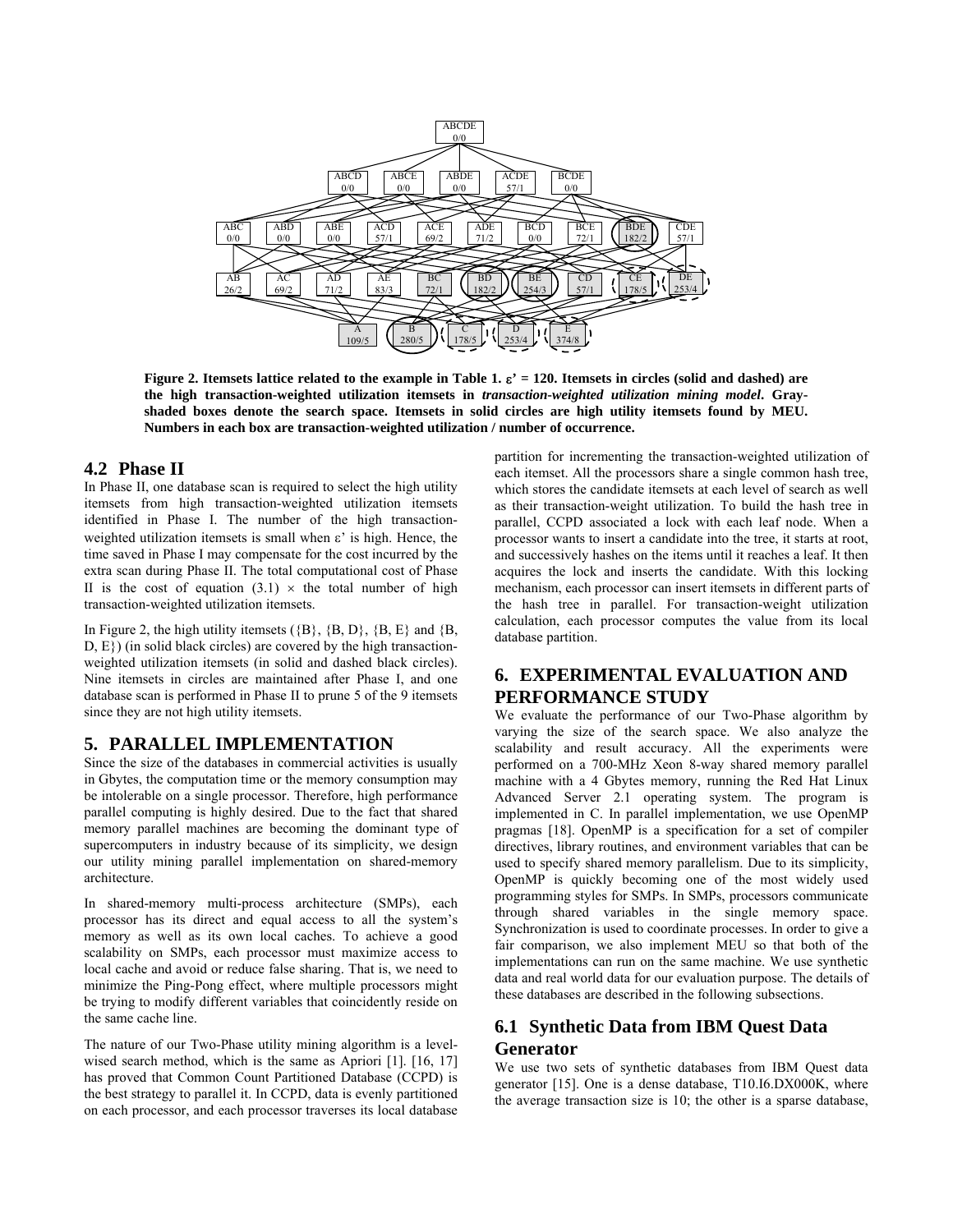

**Figure 3. Utility value distribution in utility table.** 

**utility threshold.** T20.I6.DX000K, where the average transaction size is 20. The average size of the maximal potentially frequent itemsets is 6 in both sets of databases. In both sets of databases, we vary the number of transactions from 1000K to 8000K, and the number of items from 1K to 8K. However, the IBM Quest data generator only generates the quantity of 0 or 1 for each item in a transaction. In order to fit them into the scenario of utility mining, we randomly generate the quantity of each item in each transaction, ranging from 1 to 5. Utility tables are also synthetically created by assigning a utility value to each item randomly, ranging from 0.01 to 10.00. Observed from real world databases that most items are in the low profit range, we generate the utility values using a log normal distribution. Figure 3 shows the histogram of the utility values of 1000 items.

**Table 3. The number of candidate itemsets generated by Phase I of Two-Phase algorithm vs. MEU in the first two database scans** 

| Databases |                              |              | T10.I6.D1000K | T20.I6.D1000K |            |
|-----------|------------------------------|--------------|---------------|---------------|------------|
| Threshold |                              | Phase I      | <b>MEU</b>    | Phase I       | <b>MEU</b> |
| 0.5%      | 1 <sup>st</sup> scan         | 226128       | 499500        | 315615        | 499500     |
|           | 2 <sup>nd</sup> scan         | 17           |               | 18653         |            |
| 0.75%     | $\overline{1}^{\rm st}$ scan | 153181       | 499500        | 253116        | 499500     |
|           | 2 <sup>nd</sup> scan         | $\Omega$     |               | 1531          |            |
| $1\%$     | 1 <sup>st</sup> scan         | 98790        | 499500        | 203841        | 499500     |
|           | 2 <sup>nd</sup> scan         | $\mathbf{0}$ |               | 183           |            |
| 1.25%     | 1 <sup>st</sup> scan         | 68265        | 499500        | 159330        | 499500     |
|           | 2 <sup>nd</sup> scan         | $\mathbf{0}$ |               | 33            |            |
| 1.5%      | 1 <sup>st</sup> scan         | 44850        | 499500        | 135460        | 499500     |
|           | 2 <sup>nd</sup> scan         | $\theta$     |               | 8             |            |
| 1.75%     | 1 <sup>st</sup> scan         | 27730        | 499500        | 104653        | 499500     |
|           | 2 <sup>nd</sup> scan         | $\mathbf{0}$ |               | 4             |            |
| 2%        | 1 <sup>st</sup> scan         | 16836        | 499500        | 84666         | 499500     |
|           | 2 <sup>nd</sup> scan         | $\mathbf{0}$ |               | 1             |            |

#### *6.1.1 Number of Candidates*

Table 3 presents the number of candidate itemsets generated by Phase I of our Two-Phase algorithm vs. MEU. We only provide the numbers in the first two database scans. The number of items is set at 1000, and the minimum utility threshold varies from 0.5%



**Figure 4. Execution time with varying minimum** 

to 2%. The number of candidate itemsets generated by Phase I at the first database scan decreases dramatically as the threshold goes up. However, the number of candidates generated by MEU is always 499500, which is all the combinations of 1000 items. Phase I generates much fewer candidates compared to MEU. For example, 16836 by Phase I vs. 499500 by MEU at a utility threshold 2% in database T10.I6.D1000K. After the second database scan, the number of candidates generated by our algorithm decreases substantially, mostly decreasing more than 99%. We don't provide the exact numbers for MEU because it actually takes an inordinate amount of time (longer than 10 hours) to complete the second scan. In the case of T20.I6.D1000K, more candidates are generated, because each transaction is longer than that in T10.I6.D1000K. Observed from Table 3, the *Transactionweighted Downward Closure Property* in transaction-weighted utilization mining model can help prune candidates very effectively.

#### *6.1.2 Scalability*

Figure 4 shows the execution time (including both Phase I and Phase II) of the Two-Phase algorithm using T20.I6.D1000K and T10.I6.D1000K. Since the number of candidate itemsets decreases as the minimum utility threshold increases, the execution time decreases, correspondingly. When threshold is 0.5%, the execution time of T20.I6.D1000K is somewhat longer, because it takes 3 more scans over the database in this case compared to other cases with higher threshold values.

Figure 5 presents the scalability of the Two-Phase algorithm by increasing the number of transactions in the database. The number of transactions varies from 1000K to 8000K. The minimum utility threshold is set at  $1\%$  to  $0.5\%$  in Figure 5(a) and Figure 5(b), respectively. The execution times for either database increase approximately linearly as the data size increases. The execution times for T20.I6.DX000K are longer than that of T10.I6.DX000K, because more computation is required for longer transactions. In addition, the size of database T20.I6.DX000K is larger and therefore takes a longer time to scan.

Figure 6 presents the performance when varying the numbers of items. The number of items varies from 1K to 8K. The minimum utility threshold is set at  $1\%$  and  $0.5\%$  in Figure 6(a) and Figure  $6(b)$ , respectively. When the threshold is  $1\%$  as in Figure 6(a), the time decreases as the number of items increases. However, in Figure 6(b), the time for database T10.I6.D1000K with 2K items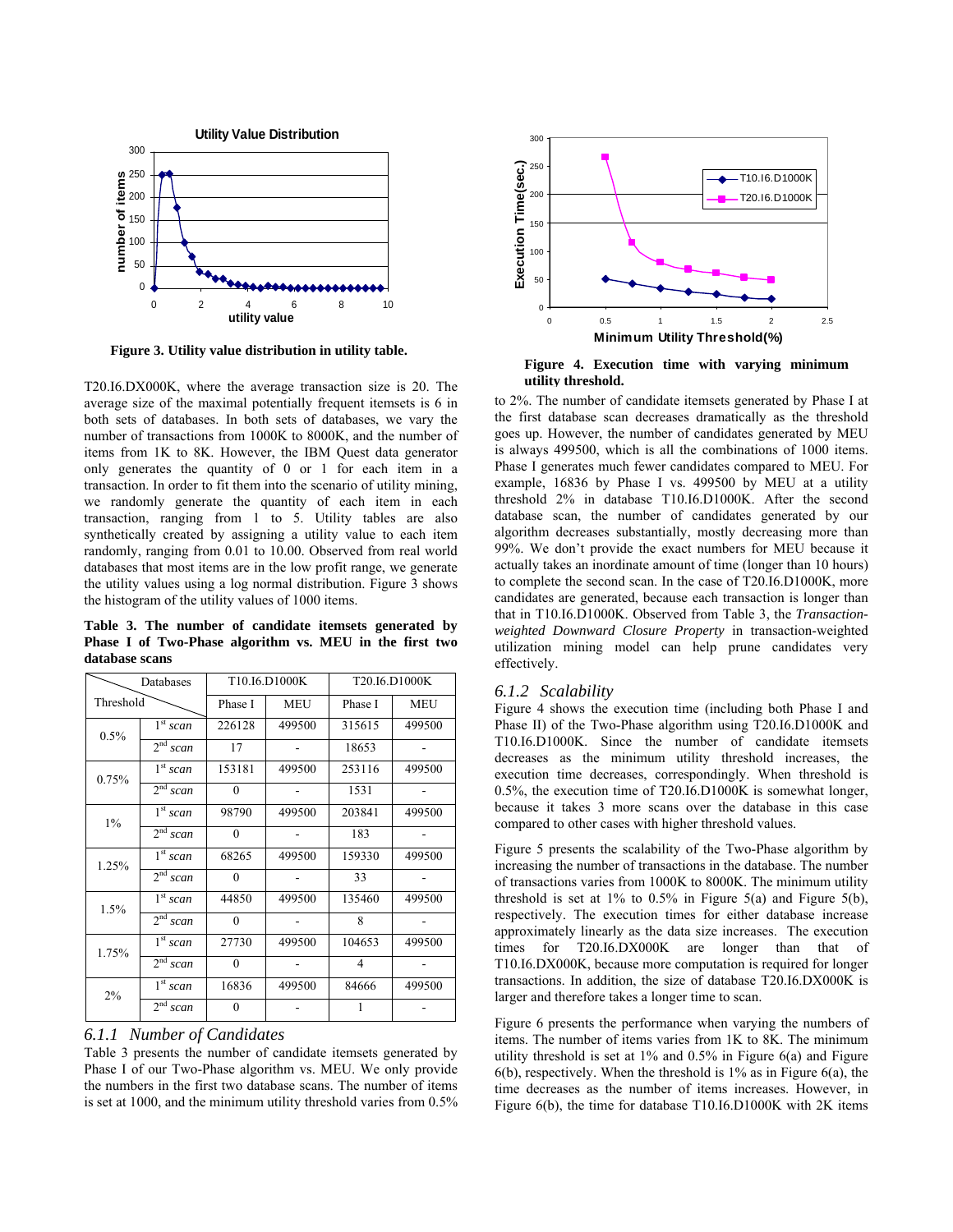

**Figure 5. Execution time for databases with different sizes.**



**Figure 6. Execution time for databases with different number of items.**

is longer than that with 1K items. This is because the total number of candidates is 403651 in the former case, greater than 226145 in the latter case. Similarly, the time for database T20.I6.D1000K with 4K items is longer than that with 2K items, since the total numbers of candidates for the two cases are 1274406 and 779413, respectively. Thus, we can see that the execution time is proportional to the number of candidates generated during the entire process.

#### *6.1.3 Relationship Between Effectiveness vs. Average Transaction Size*

As discussed in Section 4 that high transaction-weighted utilization itemsets identified by Phase I (referred as HTWUI in Table 4) cover high utility itemsets (refered as HUI), we would like to investigate the relationship between them. As shown in Table 4, each number of HUI is smaller than the number of HTWUI, correspondingly. Another observation is that the number of HUI is closer to that of HTWUI in database T10.I6.D1000K than in T20.I6.D1000K. This is because in Phase I, the transaction-weighted utilization of any itemset *X* is defined as the sum of the *transaction utilities* of all the transactions containing *X*  (equation 4.1). This overestimation gets worse when transactions are longer, because more unrelated items tend to be included in

longer transactions. Despite the overestimation, the efficiency of Phase I is still evident. Hence, our proposed algorithm performs more efficiently, especially in dense databases.

|                                 |  |  |  | Table 4. Comparison of the number of candidate itemsets       |  |
|---------------------------------|--|--|--|---------------------------------------------------------------|--|
|                                 |  |  |  | (CI), high transaction-weighted utilization itemsets (HTWUI), |  |
| and high utility itemsets (HUI) |  |  |  |                                                               |  |

| Threshold |        | T <sub>10</sub> I <sub>6</sub> D <sub>1000</sub> K | T20.16.D1000K |        |              |          |
|-----------|--------|----------------------------------------------------|---------------|--------|--------------|----------|
|           | CI     | <b>HTWUI</b>                                       | HUI           | CI     | <b>HTWUI</b> | HUI      |
| 0.5%      | 226145 | 711                                                | 25            | 334268 | 3311         | 25       |
| 0.75%     | 153181 | 557                                                | 9             | 254647 | 1269         | 9        |
| $1\%$     | 98790  | 445                                                | 6             | 204024 | 799          | 6        |
| 1.25%     | 68265  | 370                                                | 2             | 159363 | 615          | 2        |
| 1.5%      | 44850  | 300                                                | $\theta$      | 135468 | 542          | $\theta$ |
| 1.75%     | 27730  | 236                                                | $\Omega$      | 104657 | 465          | $\theta$ |
| 2%        | 16836  | 184                                                | $\Omega$      | 84667  | 416          | $\Omega$ |

#### **6.2 Real-World Market Data**

We also evaluated the Two-Phase algorithm using a real world data from a major grocery chain store in California. It contains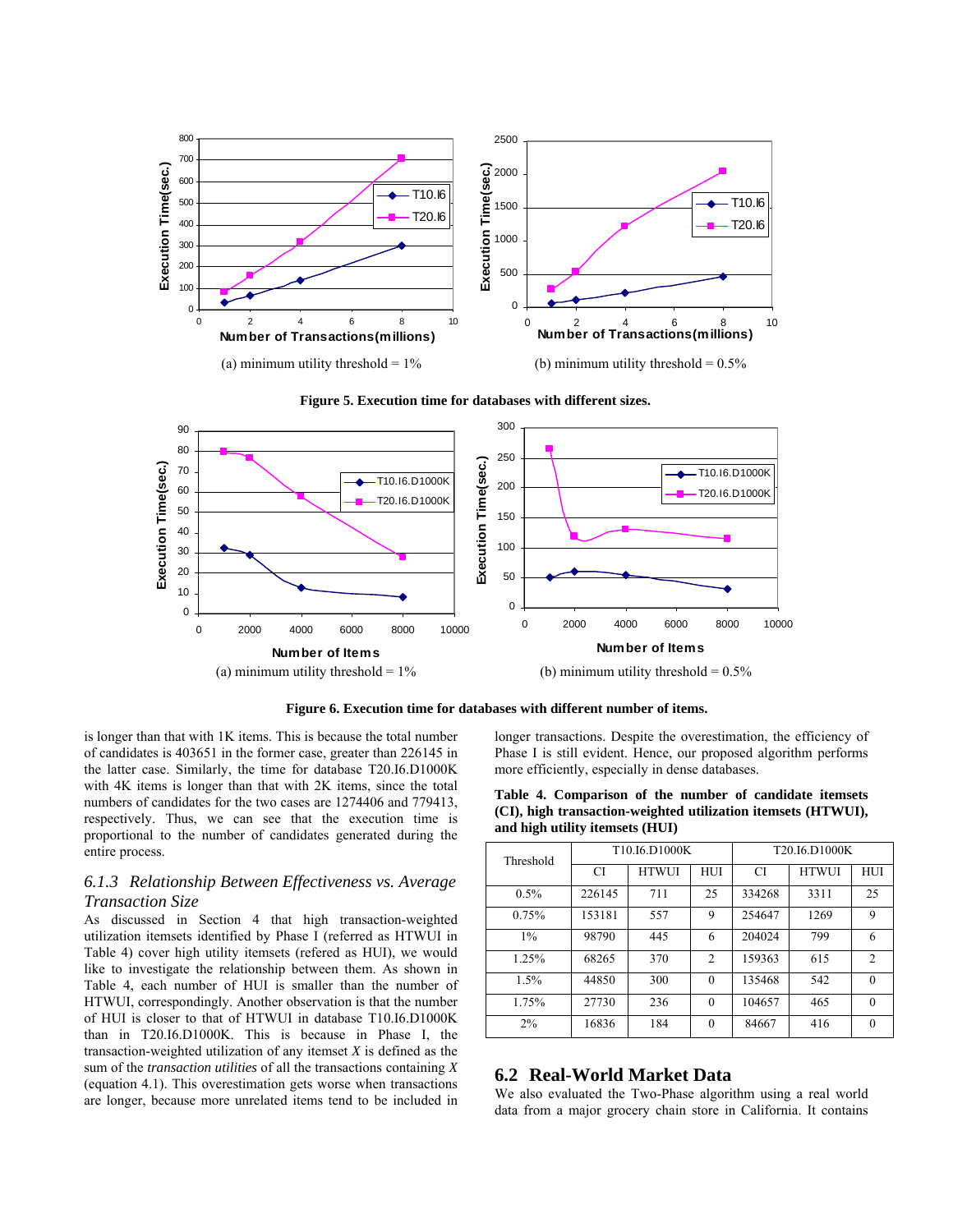products from various categories, such as food, health care, gifts, and others. There are 1,112,949 transactions and 46,086 items in the database. Each transaction consists of the products and the sales volume of each product purchased by a customer at a time point. The size of this database is 73MByte. The average transaction length is 7.2. The utility table describes the profit of each product.

In order to evaluate if the utility mining results is useful to the grocery store, we compare the high utility itemsets with the frequent itemsets mined by traditional ARM. We do observe a number of interesting items/itemsets. For example, a kind of bagged fresh vegetable is a frequent item (the support is over 3%), however, its contribution the total profit is less than 0.25%. A combination of two kinds of canned vegetable is also a good example, which occurs in more than 1% of the transactions, but contributes less than 0.25% of the overall profit. Therefore, utility mining can help the marketing professionals in this grocery store make better decisions, such as highlight their highly profitable items/itemsets and reduce the inventory cost for frequent but less profitable items/itemsets.

We evaluate the scalability of our algorithm by varying the threshold. As shown in Table 5, it is fast and scales well. MEU doesn't work with this dataset unless out-of-core technique is designed and implemented, because the number of 2-itemset candidates is so large (approximate 2 billion) that it overwhelms the memory space available to us. Actually, very few machines can afford such a huge memory cost.

**Table 5. Experiment summary of the real-world market data** 

| Minimum<br>utility<br>threshold | Running<br>time<br>(seconds) | #<br>Candidates | # High<br>transaction-<br>weighted<br>utilization<br>(Phase I) | # High<br>utility<br>(Phase II) |
|---------------------------------|------------------------------|-----------------|----------------------------------------------------------------|---------------------------------|
| $1\%$                           | 25.76                        | 11936           | 9                                                              | $\overline{2}$                  |
| 0.75%                           | 33.3                         | 23229           | 26                                                             | 3                               |
| 0.5%                            | 53.09                        | 69425           | 80                                                             | $\overline{\phantom{0}}$        |
| 0.25%                           | 170.49                       | 627506          | 457                                                            | 17                              |
| 0.1%                            | 1074.94                      | 7332326         | 3292                                                           | 80                              |

Result accuracy is a very important feature of utility mining, because the mining results can be used to guide the marketing decisions. Therefore, the accuracy comparison between our Two-Phase algorithm and MEU is given in Table 6. The miss rate is defined as (the number of high utility itemsets – the number of high utility itemsets discovered)  $\div$  the number of high utility itemsets. To control the execution time of MEU, we set the minimum support and the utility threshold to the same value, i.e. 1%, 0.75%, 0.5%, 0.25% and 0.1%. With this support constraint, MEU works with this data set. However, it may lose some high utility itemsets whose support values are below the support threshold. For example, when the utility threshold is set at 0.1%, the Two-Phase algorithm discovers 80 high utility itemsets whereas MEU (support is set at  $0.1\%$ ) only gets 66 and misses 14 high utility 2-itemsets. Our algorithm guarantees that all the high utility itemsets will be discovered.

|                        | Table 6. Accuracy comparison between Two-Phase     |  |
|------------------------|----------------------------------------------------|--|
|                        | algorithm and MEU (with support constraint) on the |  |
| real-world market data |                                                    |  |

| Threshold | $#$ High utility<br>(Two-Phase) | # High utility (MEU<br>with support constraint) | <b>MEU</b><br>Miss rate |
|-----------|---------------------------------|-------------------------------------------------|-------------------------|
| $1\%$     |                                 |                                                 | 50%                     |
| 0.75%     |                                 |                                                 | 33.3%                   |
| $0.5\%$   |                                 |                                                 | 40%                     |
| 0.25%     | 17                              | 17                                              | $0\%$                   |
| $0.1\%$   | 80                              | 66                                              | 17.5%                   |

## **6.3 Parallel Performance**

We vary the number of processors from 1 to 8 to study the scalability of our parallel implementation on the real grocery store dataset. Figure 7(a) presents the measured total execution time. The corresponding speedups are presented in Figure 7(b). As the minimum utility threshold decreasing, the search space is increasing dramatically. We observed that it scales better when the searching space increasing. The best case is 4.5 times speedup on 8 processors in the case of minimum threshold =  $0.25\%$ . The performance limitation stems from the significant amount of atomic access to the shared hash tree structure. Overall speaking, the parallel scalability in our experiment is good.

## **7. CONCLUSIONS**

This paper proposed a Two-Phase algorithm that can discover high utility itemsets highly efficiently. Utility mining problem is at the heart of several domains, including retailing business, web log techniques, etc. In Phase I of our algorithm, we defined a term *transaction-weighted utilization,* and proposed the *transactionweighted utilization mining* model that holds *Transactionweighted Downward Closure Property*. That is, if a *k*-itemset is a low transaction-weighted utilization itemset, none of its supersets can be a high transaction-weighted utilization itemset. The transaction-weighted utilization mining not only effectively restricts the search space, but also covers all the high utility itemsets. Although Phase I may overestimate some itemsets due to the different definitions, only one extra database scan is needed in Phase II to filter out the overestimated itemsets. Our algorithm requires fewer database scans, less memory space and less computational cost. The accuracy, effectiveness and scalability of the proposed algorithm are demonstrated using both real and synthetic data on shared memory parallel machines. Another important feature is that Two-Phase algorithm can easily handle very large databases for which other existing algorithms are infeasible.

## **8. ACKNOWLEDGMENTS**

This work was supported in part by NSF grants CCF-0444405, CNS-0406341, CCR-0325207, DOE grant DE-FC02-01ER25485 and Intel Corp.

### **9. REFERENCES**

[1] Agrawal, R., and Srikant, R. Fast algorithms for mining association rules. *20th VLDB Conference*, 1994.